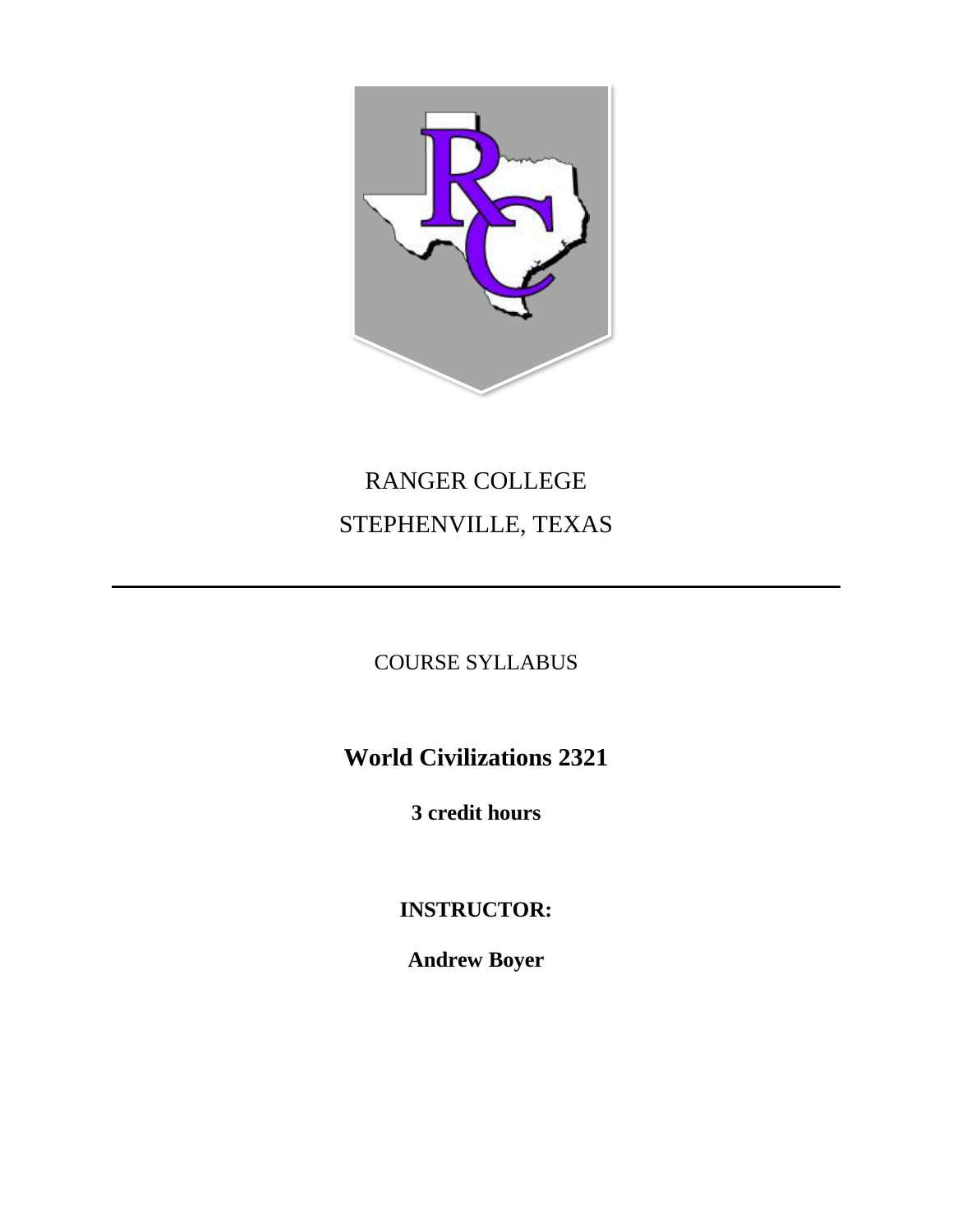| <b>INSTRUCTOR:</b> Andrew Boyer |                                                                     |
|---------------------------------|---------------------------------------------------------------------|
| EMAIL:                          | aboyer@rangercollege.edu                                            |
| <b>OFFICE:</b>                  | Faculty Office 1                                                    |
| PHONE:                          |                                                                     |
| HOURS:                          | Monday through Friday by appointment (or anytime you can catch me.) |
|                                 |                                                                     |

#### **I. Texas Core Curriculum Statement of Purpose**

Students successfully completing courses in History will have a greater appreciation for and knowledge of the diverse cultural, political, social, military and economic events that have helped to shape the present. The student will understand the importance of the past in the understanding of the present and successful preparation for the future.

#### **II. Course Description**

A survey of the social, political, economic, cultural, religious, and intellectual history of the world from the emergence of human cultures through the 15th century. The course examines major cultural regions of the world in Africa, the Americas, Asia, Europe, and Oceania and their global interactions over time. Themes include the emergence of early societies, the rise of civilizations, the development of political and legal systems, religion and philosophy, economic systems and trans-regional networks of exchange. The course emphasizes the development, interaction and impact of global exchange.

#### **III. Required Background or Prerequisite**

There are no prerequisites for this course, but a strong ability to read and a desire to learn about other cultures, worldviews, and ways of being will prove extremely helpful.

#### **IV. Required Textbook and Course Materials**

Textbook: Stearns, Adas, Schwartz, Gilbert World Civilizations: The Global Experience, Pearson Education, 2015, 7th edition. ISBN:978-0-205-98630-9.

#### **V. Course Purpose**

The purpose of this course is to very simply, provide an understanding, and perhaps wisdom of human nature and the way this has impacted the world around us. Through either a grasp of the decisions previous Americans have made, or and understanding of how those decisions play out in government, this class should grant students the insight to make better decisions about government, and the world around them.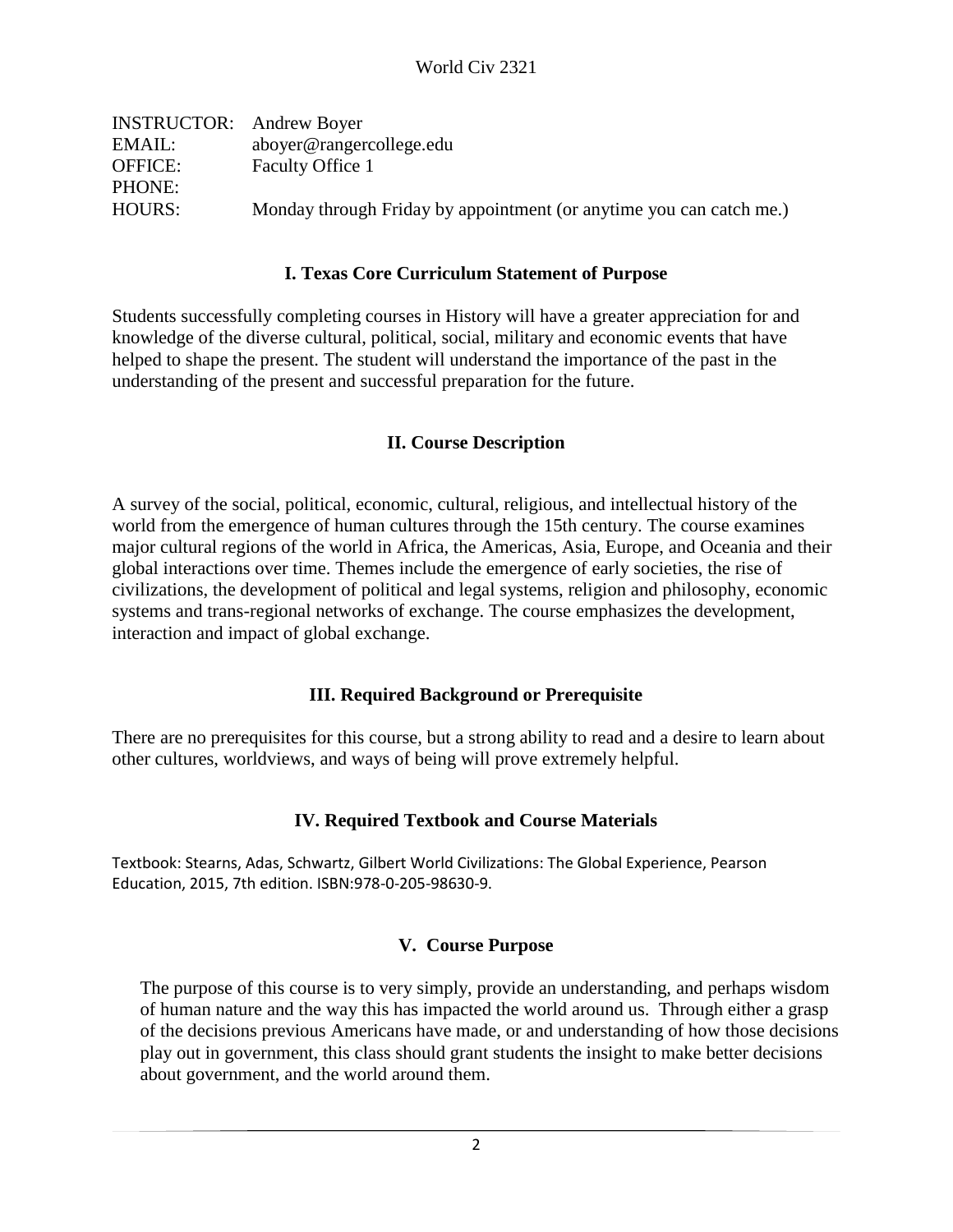# **VI. Learning Outcomes**

- Read, analyze, and critique history and government.
- Demonstrate knowledge of the American past, and world civilizations, and how human nature created the world around us.
- Trace the historical developments and cultural expressions of American and Texas government.
- Articulate key conceptual distinctions in history and government.
- Communicate understanding of history and government, orally and in writing.
- Communicate ways of living responsibly in a world where people have diverse political and religious beliefs.

# **VII. Core Objectives**

This course meets the following of the six Core Objectives established by Texas:

- ☒ **Critical Thinking Skills (CT) –** Creative thinking, innovation, inquiry, and analysis; evaluation and synthesis of information
- $\boxtimes$  **Communication Skills (COM)** effective development, interpretation and expression of ideas through written, oral, and visual communication
- ☐ **Empirical and Quantitative Skills (EQS) –** The manipulation and analysis of numerical data or observable facts resulting in informed conclusions
- $\Box$  **Teamwork (TW)** The ability to consider different points of view and to work effectively with others to support a shared purpose or goal
- ☒ **Social Responsibility (SR) –** Intercultural competence, knowledge of civic responsibility, and the ability to engage effectively in regional, national, and global communities
- $\boxtimes$  **Personal Responsibility (PR)** The ability to connect choices, actions, and consequences to ethical decision-making

#### **VIII. Methods of Instruction**

This is a multimedia class, and as such it may include lectures, assigned readings, discussions, group projects, videos, electronic documents, PowerPoints, and more.

#### **IX. Methods of Assessment**

• **Quizzes (50 percent)** – Careful examination of assigned readings is essential for this reading-and-discussion-based course, so you will be held accountable for completion of the reading assignments. Quizzes will assess your knowledge and understanding of what you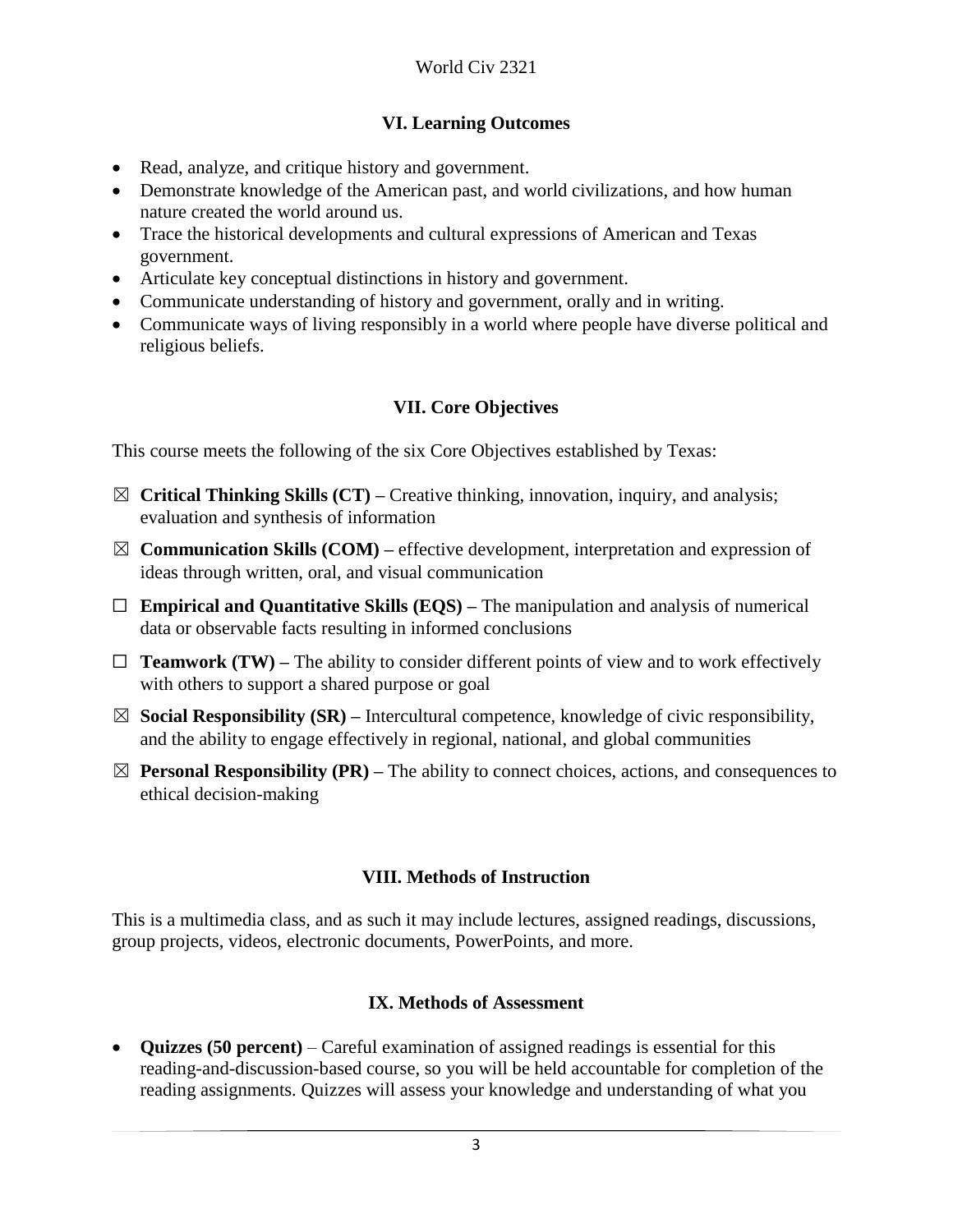have read, focusing especially on the technical terminology of history and government. These quizzes may also focus on matters that are not in the readings but that emerge as a special focus of collective student interest during preceding class discussions. NOTE: You are responsible for knowing the information in all of the readings even if I do not directly talk about all of it in classroom lectures and discussions.

- **Midterm Exam (25 percent)** There will be an in-class midterm exam focusing on the technical terminology of the material that we have studied up to that point.
- **Final Exam (25 percent)** There will be a non-comprehensive in-class final exam focusing on 1) the technical terminology of the material that we have studied since the midterm, and 2) various historical, sociocultural, and philosophical issues involved history and government.

Grading scale:  $A = 90-100\%$  B = 80-89 C = 70-79 D = 60-69 F = Below 60

# **X. Course/Classroom Policies**

The following rules and guidelines about classroom behavior are to be memorized, internalized, and strictly adhered to. Failure to do so will negatively impact your experience of this class, not to mention your grade.

- 1. **Arrive on time.** Class begins promptly at the scheduled time. This means you should be in your seat and ready to begin.
- 2. **Always bring the assigned reading to class.** If there is an assigned reading on a given class day, class time will be devoted to discussing that reading. We will also read some things aloud together. In order for you to participate in close readings and discussions, it is imperative that you have in hand all of the assigned texts for each day, including printouts (preferably annotated by you) of any texts provided electronically.
- 3. **Come to class prepared.** You are expected to participate in class discussions and come to class meetings having completed all assigned readings and written work.
- 4. **Turn in assignments on time.** By accepting this syllabus, you agree to accept a score of zero on any late work.
- 5. **Don't cheat.** Any assignment reflecting cheating, plagiarism, or any other form of academic dishonesty will receive a grade of zero. A second instance will result in automatic failure of the class and a report being filed with Ranger College's Vice President of Instruction. The consequences of this report can be quite severe for your academic future. For more details, see the section of the Ranger College Catalog (available at www.rangercollege.edu/catalog.pdf), titled "Student Misconduct," subsection "Academic Dishonesty."
- 6. **Six absences = Dropped from class with a failing grade.** I expect you to attend class regularly. As per Ranger College's stated absence policy in the general college catalog (see pages 25-26 at http://rangercollege.edu/catalog.pdf), the only absences that will be excused are "official" ones, defined as those that occur due to authorized Ranger College activities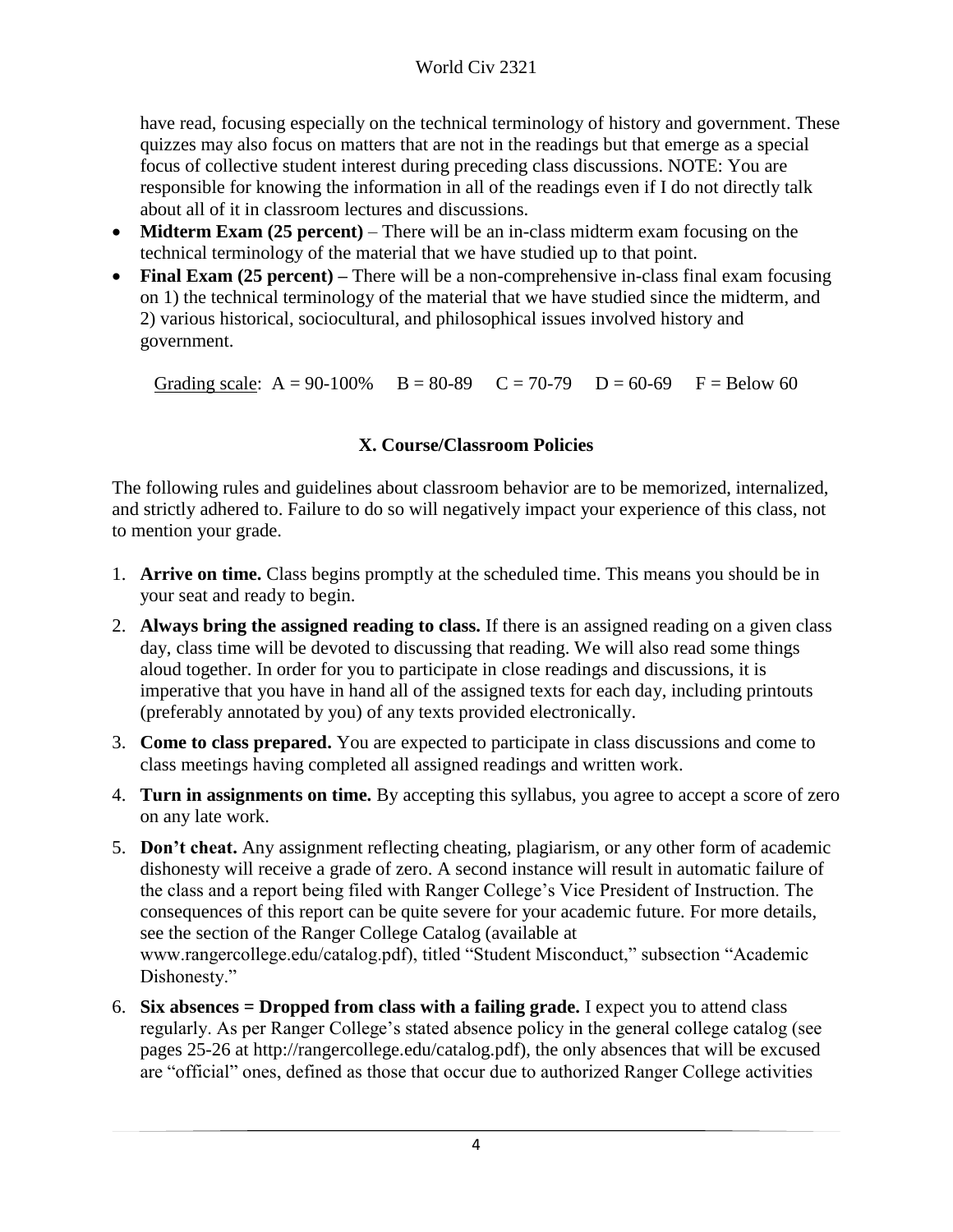(such as sporting events). Unofficial absences are counted from the first day of class as listed in the College Calendar, regardless of the date of your registration.

- 7. **No phones, laptops, or tablets. Ever. This even includes using a phone or computer to access course materials**. Your phone must be turned off and properly stowed in your bag or otherwise stored off your person prior to class takeoff. Your phone should NEVER be in your hand, on your desk, in your pocket, or anywhere else that it might distract you, your classmates, or me. Don't even bring a laptop or tablet to a class. Basically, anything with a microchip in it is off-limits. My experience is that all digital devices effectively destroy the classroom atmosphere, as about ninety percent of people using them will be texting, playing games, doing email, shopping, surfing Facebook and YouTube, browsing photostreams, and so on. I am not (totally) anti-technology. I simply want to preserve the sacred teaching space of our classroom as a teaching space. I want to have a conversation with you. And long experience as an educator has shown me that allowing students to use digital devices in class is a surefire way to undermine that goal.
- 8. **Email:** I am happy to communicate with you by email and will do my best to respond within 24 hours during the week. Messages sent over the weekend will be read on Mondays. In the subject line of any email that you send me, please indicate the content of the email. Then begin your message in the following manner:

Dear Mr. Boyer,

My name is \_\_\_\_\_\_\_ and I am in your (Insert class and date\time of class).

#### **XI. Course Outline/Schedule**

Reading assignments and the dates of exams and written assignments are subject to revision as needed. I will announce all revisions in class, post them on Blackboard, and do my best to make sure that everyone knows about the changes. If you miss class, you are still responsible for submitting assignments according to any revisions that we make to the schedule.

| WEEK           | <b>TOPIC/ASSIGNMENT</b>                                                          |
|----------------|----------------------------------------------------------------------------------|
|                | Introduction to teaching methods and course overview. (All classes)<br>$\bullet$ |
|                | Birth of Civilizations (2321)<br>$\bullet$                                       |
| $\overline{2}$ | Quiz 1                                                                           |
|                | Early Chinese and Indian Civ                                                     |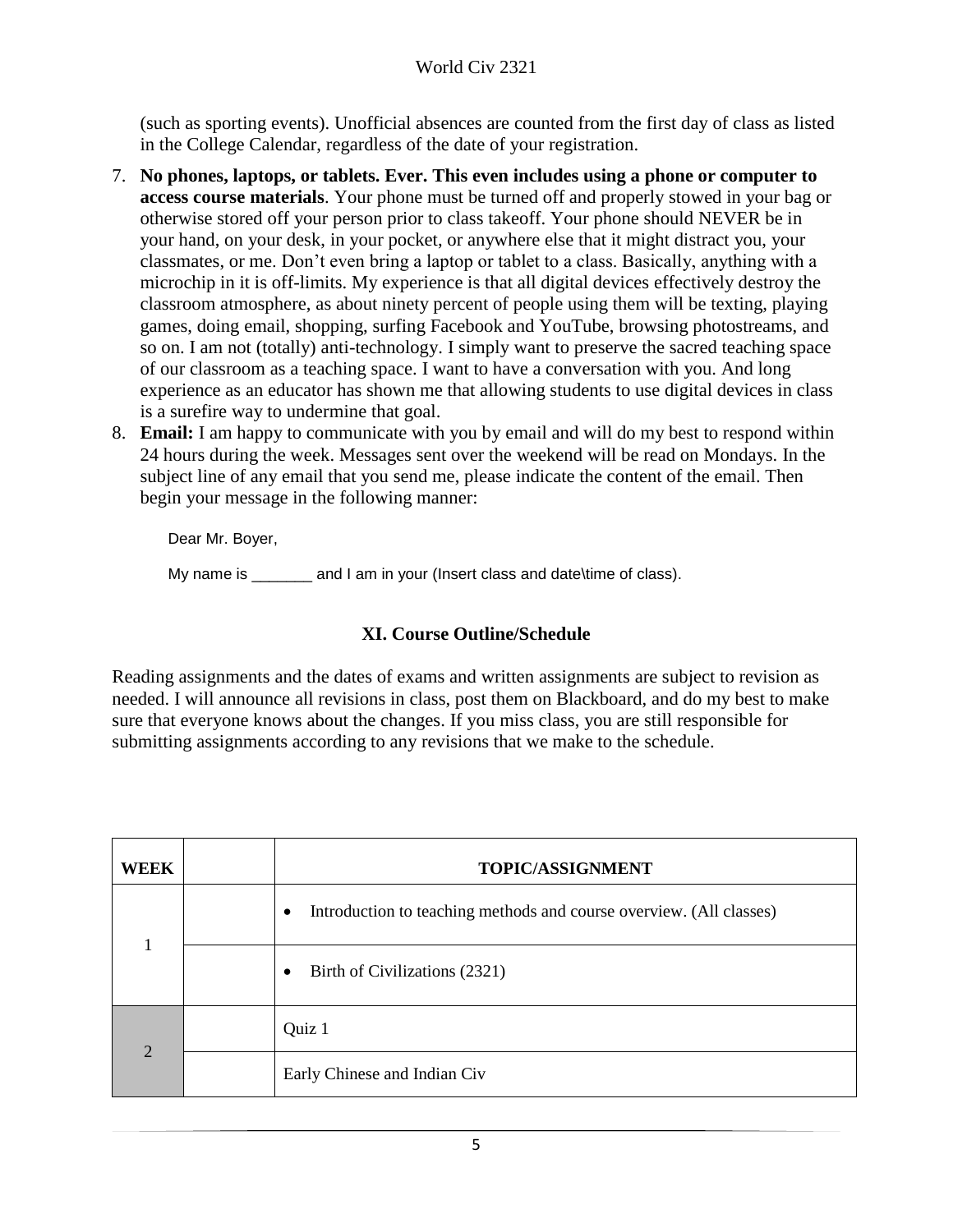# World Civ 2321

| 3                | Quiz 2                                |
|------------------|---------------------------------------|
|                  | Development of consolidated China     |
| $\overline{4}$   | Quiz 3                                |
|                  | Classic Mediterranean and Middle East |
| $\mathfrak{S}$   | Quiz 4                                |
|                  | India's Golden Age                    |
| $\sqrt{6}$       | Quiz 5                                |
|                  | Rome                                  |
|                  | Quiz 6                                |
| $\boldsymbol{7}$ | Review for midterm                    |
| $8\,$            | <b>Midterm</b>                        |
|                  | American Civ and Migratory Culture    |
| 9                | Quiz 7                                |
|                  | End of Classical Era                  |
| 10               | Quiz 8                                |
|                  | Rise of Islam                         |
|                  | Quiz 9                                |
| 11               | Spread of Islam                       |
| 12               | Quiz 10                               |
|                  | Byzantium and Orthodox Church         |
| 13               | Quiz 11                               |